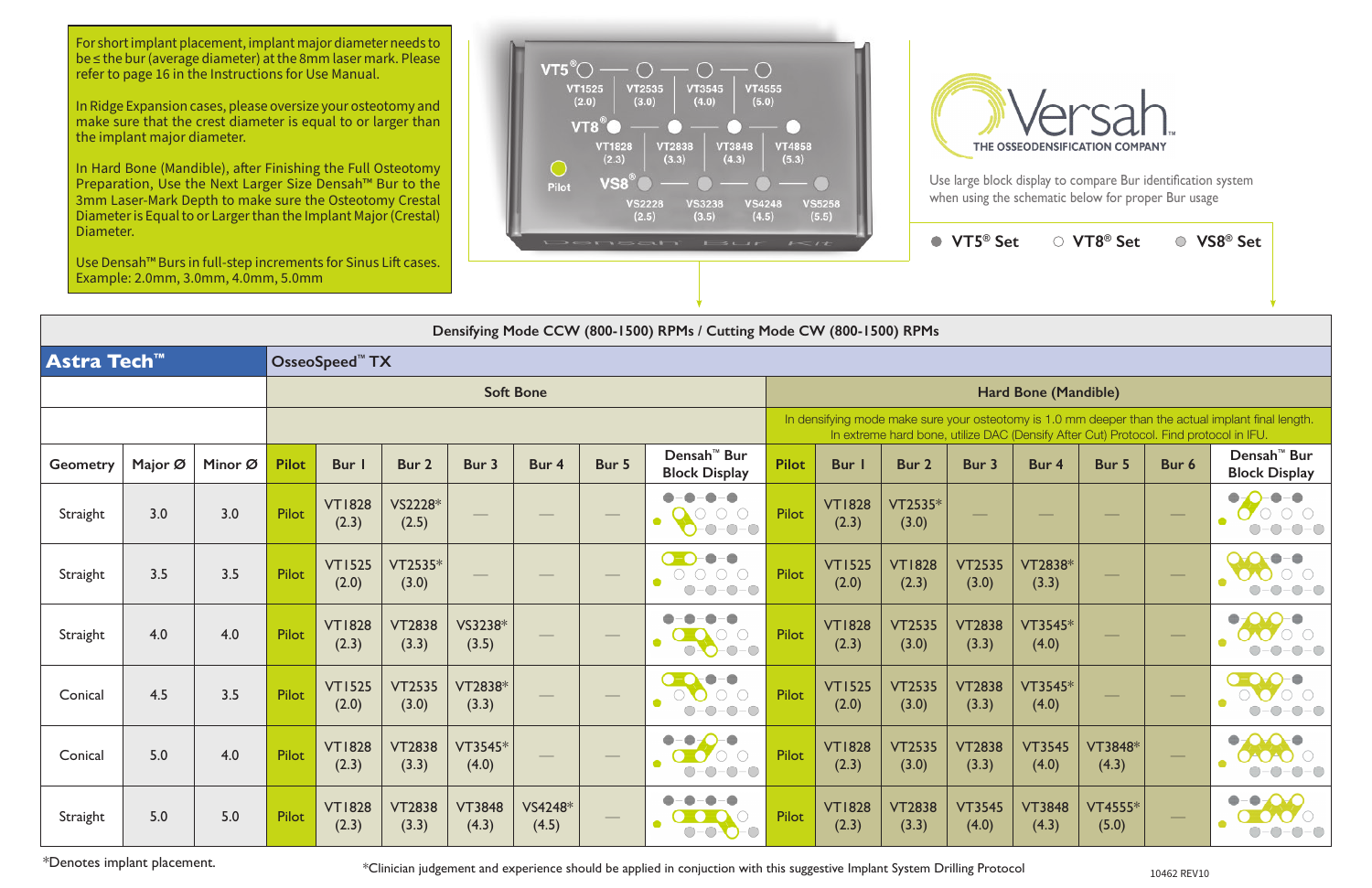Use large block display to compare Bur identification system when using the schematic below for proper Bur usage

| Use Densah™ Burs in full-step increments for Sinus Lift cases.<br>Example: 2.0mm, 3.0mm, 4.0mm, 5.0mm |                                                                       |     |                            |                        |                        |                        |                   |                  | <b>VOCATION ISLE</b>                                                      | $-1$                 |                                                                                                                                                                                             |                        | $\bullet$ VT5 <sup>®</sup> Set |                        | ○ VT8 <sup>®</sup> Set | $\bigcirc$              | VS8 <sup>®</sup> Set                                                            |  |  |  |
|-------------------------------------------------------------------------------------------------------|-----------------------------------------------------------------------|-----|----------------------------|------------------------|------------------------|------------------------|-------------------|------------------|---------------------------------------------------------------------------|----------------------|---------------------------------------------------------------------------------------------------------------------------------------------------------------------------------------------|------------------------|--------------------------------|------------------------|------------------------|-------------------------|---------------------------------------------------------------------------------|--|--|--|
|                                                                                                       | Densifying Mode CCW (800-1500) RPMs / Cutting Mode CW (800-1500) RPMs |     |                            |                        |                        |                        |                   |                  |                                                                           |                      |                                                                                                                                                                                             |                        |                                |                        |                        |                         |                                                                                 |  |  |  |
| <b>Astra Tech<sup>™</sup></b>                                                                         |                                                                       |     | OsseoSpeed <sup>™</sup> EV |                        |                        |                        |                   |                  |                                                                           |                      |                                                                                                                                                                                             |                        |                                |                        |                        |                         |                                                                                 |  |  |  |
|                                                                                                       |                                                                       |     |                            |                        |                        |                        | <b>Soft Bone</b>  |                  |                                                                           | Hard Bone (Mandible) |                                                                                                                                                                                             |                        |                                |                        |                        |                         |                                                                                 |  |  |  |
|                                                                                                       |                                                                       |     |                            |                        |                        |                        |                   |                  |                                                                           |                      | In densifying mode make sure your osteotomy is 1.0 mm deeper than the actual implant final length.<br>In extreme hard bone, utilize DAC (Densify After Cut) Protocol. Find protocol in IFU. |                        |                                |                        |                        |                         |                                                                                 |  |  |  |
| <b>Geometry</b>                                                                                       | Major Ø<br>Minor Ø                                                    |     |                            | <b>Bur</b>             | Bur 2                  | Bur 3                  | Bur 4             | Bur 5            | Densah <sup>™</sup> Bur<br><b>Block Display</b>                           | <b>Pilot</b>         | <b>Bur</b> I                                                                                                                                                                                | Bur 2                  | Bur 3                          | Bur 4                  | Bur 5                  | Bur 6                   | Densah <sup>™</sup> Bur<br><b>Block Display</b>                                 |  |  |  |
| Straight                                                                                              | 3.0                                                                   | 3.0 | <b>Pilot</b>               | <b>VT1828</b><br>(2.3) | VS2228*<br>(2.5)       |                        |                   |                  | $\Box$<br>$-\bullet-\bullet$<br>$-$ O $-$ O<br>$-0 - 0 - 0$               | Pilot                | <b>VT1525</b><br>(2.0)                                                                                                                                                                      | <b>VT1828</b><br>(2.3) | VT2535*<br>(3.0)               |                        |                        |                         |                                                                                 |  |  |  |
| Straight                                                                                              | 3.6                                                                   | 3.6 | Pilot                      | <b>VT1525</b><br>(2.0) | <b>VT2535</b><br>(3.0) | VT2838*<br>(3.3)       | $\hspace{0.05cm}$ |                  | $\bigcirc$<br>$O-O-O-O$                                                   | Pilot                | <b>VT1525</b><br>(2.0)                                                                                                                                                                      | <b>VT1828</b><br>(2.3) | <b>VT2535</b><br>(3.0)         | VS3238*<br>(3.5)       |                        |                         |                                                                                 |  |  |  |
| Straight                                                                                              | 4.2                                                                   | 4.2 | Pilot                      | <b>VT1828</b><br>(2.3) | <b>VT2838</b><br>(3.3) | VS3238*<br>(3.5)       |                   |                  | $()$ – $()$<br>$O-O-O-O$                                                  | Pilot                | <b>VT1828</b><br>(2.3)                                                                                                                                                                      | <b>VT2535</b><br>(3.0) | <b>VT2838</b><br>(3.3)         | VT3545*<br>(4.0)       |                        |                         |                                                                                 |  |  |  |
| Conical                                                                                               | 4.2                                                                   | 3.6 | Pilot                      | <b>VT1828</b><br>(2.3) | <b>VT2838</b><br>(3.3) | VS3238*<br>(3.5)       |                   |                  | $O$ -O<br>$O-O-O-O$                                                       | Pilot                | <b>VT1828</b><br>(2.3)                                                                                                                                                                      | <b>VT2535</b><br>(3.0) | <b>VT2838</b><br>(3.3)         | VS3238*<br>(3.5)       |                        |                         |                                                                                 |  |  |  |
| Conical                                                                                               | 4.8                                                                   | 4.2 | Pilot                      | <b>VT1525</b><br>(2.0) | <b>VT2535</b><br>(3.0) | VT3545*<br>(4.0)       |                   |                  | $\bullet$ - $\bullet$ - $\bullet$ - $\bullet$<br>$O-O-O-O-O$<br>$O-O-O-O$ | Pilot                | <b>VT1525</b><br>(2.0)                                                                                                                                                                      | <b>VT2535</b><br>(3.0) | <b>VT2838</b><br>(3.3)         | VT3545*<br>(4.0)       | VT3848*<br>(4.3)       |                         | $O-O-$<br>$-O-$<br>$-\bigcirc$                                                  |  |  |  |
| Straight                                                                                              | 4.8                                                                   | 4.8 | Pilot                      | <b>VT1525</b><br>(2.0) | <b>VT2535</b><br>(3.0) | <b>VT3545</b><br>(4.0) | VT3848*<br>(4.3)  |                  | $0 - 0 - 0 = 0$<br>$O-O-O-O$<br>$O-O-O-O$                                 | Pilot                | <b>VT1525</b><br>(2.0)                                                                                                                                                                      | <b>VT2535</b><br>(3.0) | <b>VT2838</b><br>(3.3)         | <b>VT3545</b><br>(4.0) | <b>VT3848</b><br>(4.3) | VS4248*<br>(4.5)        | $\bullet$ - $\bullet$ - $\bullet$<br>$O$ O O $\circ$<br>$\bullet$<br>$0$ -O-O-O |  |  |  |
| Straight                                                                                              | 5.4                                                                   | 5.4 | Pilot                      | <b>VT1828</b><br>(2.3) | <b>VT2838</b><br>(3.3) | <b>VT3848</b><br>(4.3) | VT4555*<br>(5.0)  | $\hspace{0.1cm}$ | <b>BOOK</b><br>$O-O-O-O$                                                  | Pilot                | <b>VT1828</b><br>(2.3)                                                                                                                                                                      | <b>VT2838</b><br>(3.3) | <b>VT3545</b><br>(4.0)         | <b>VT3848</b><br>(4.3) | <b>VT4555</b><br>(5.0) | <b>VT4858*</b><br>(5.3) | $-0-0-0$<br>0000<br>$O-O-O-O$                                                   |  |  |  |

\*Denotes implant placement. \*Clinician judgement and experience should be applied in conjuction with this suggestive Implant System Drilling Protocol 10462 REV<sup>10</sup>



For short implant placement, implant major diameter needs to be ≤ the bur (average diameter) at the 8mm laser mark. Please refer to page 16 in the Instructions for Use Manual.

In Ridge Expansion cases, please oversize your osteotomy and make sure that the crest diameter is equal to or larger than the implant major diameter.

In Hard Bone (Mandible), after Finishing the Full Osteotomy Preparation, Use the Next Larger Size Densah™ Bur to the 3mm Laser-Mark Depth to make sure the Osteotomy Crestal Diameter is Equal to or Larger than the Implant Major (Crestal) Diameter.